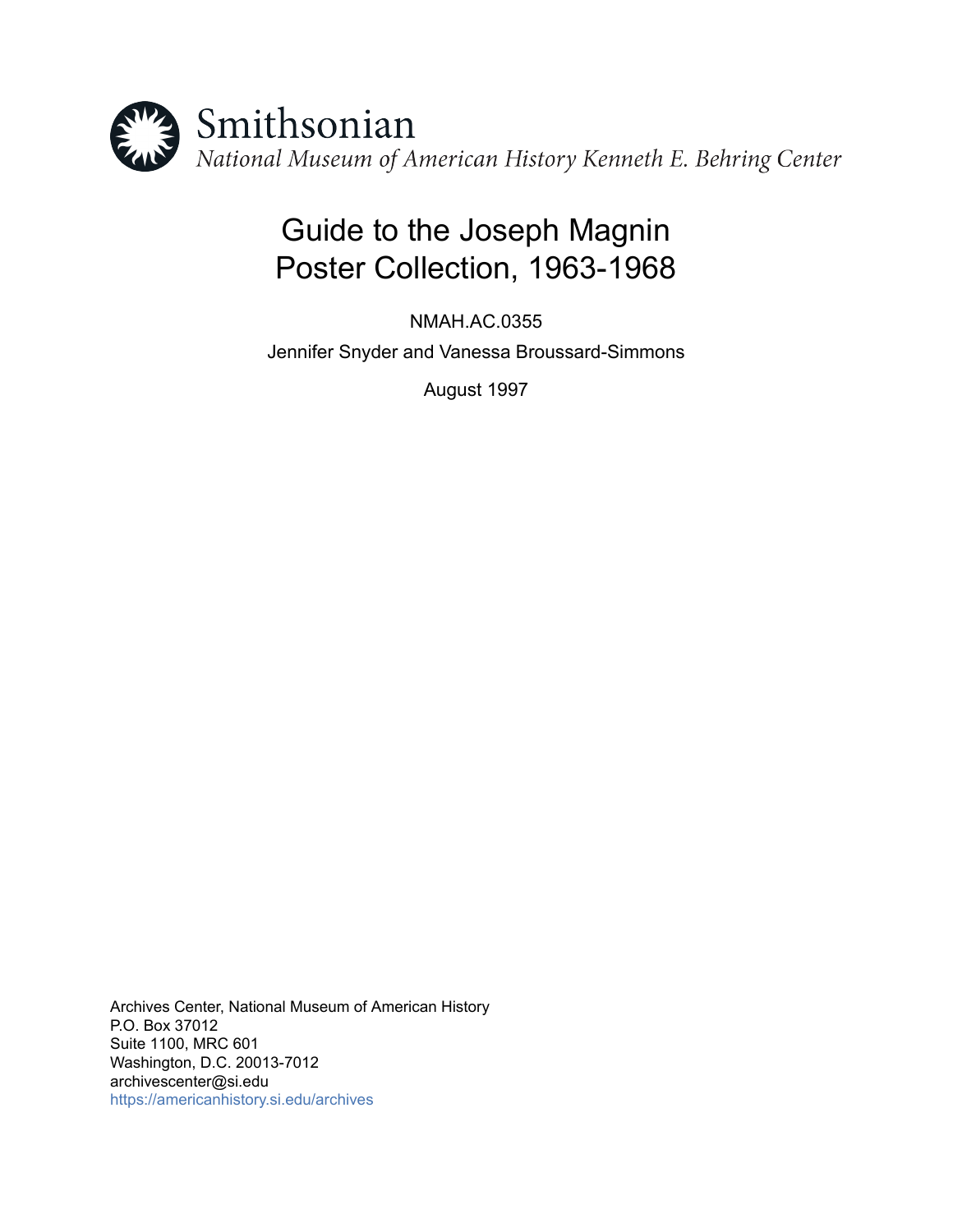## **Table of Contents**

<span id="page-1-0"></span>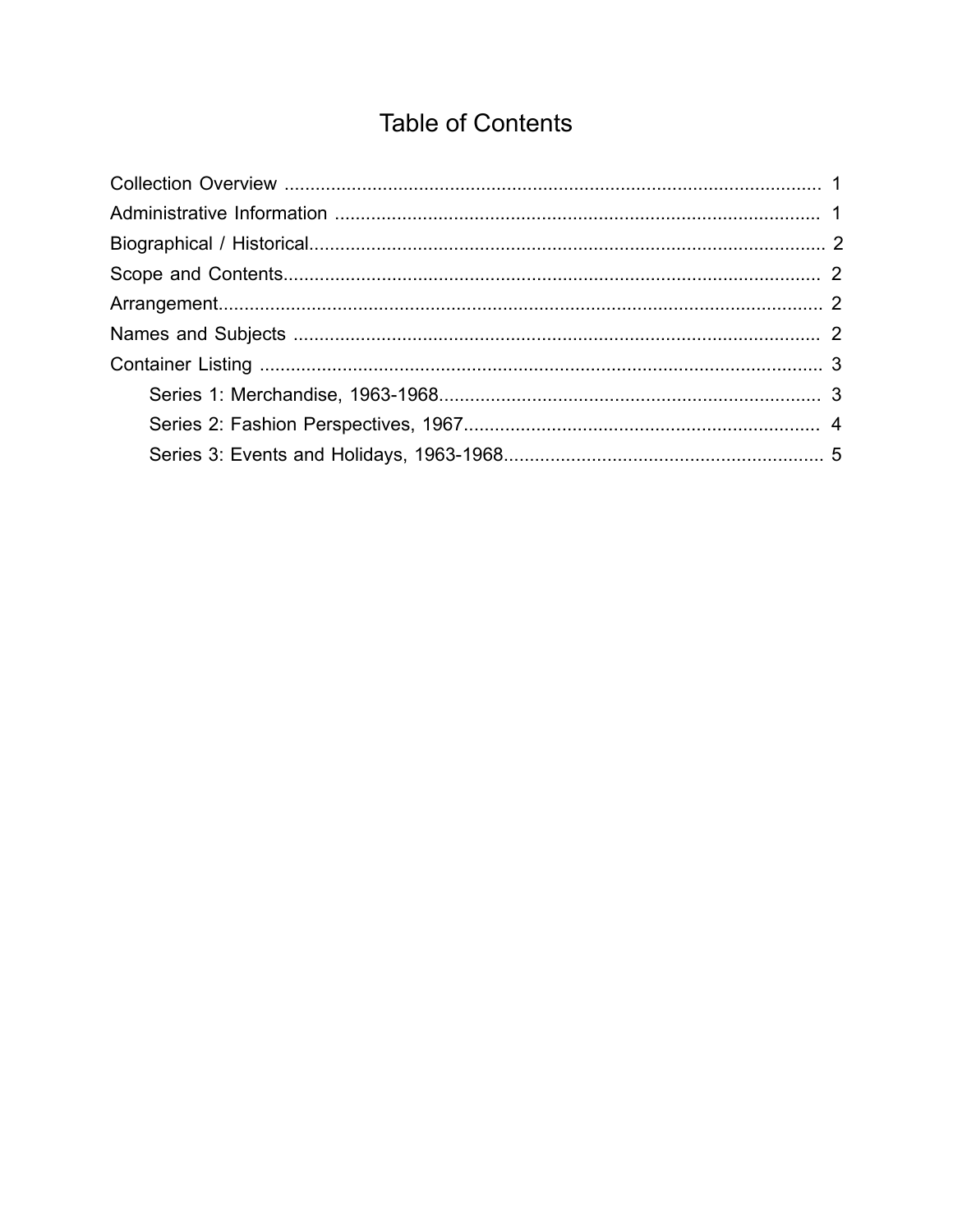#### <span id="page-2-0"></span>**Collection Overview**

| <b>Repository:</b> | Archives Center, National Museum of American History                                                                    |
|--------------------|-------------------------------------------------------------------------------------------------------------------------|
| Title:             | Joseph Magnin Poster Collection                                                                                         |
| Date:              | 1963-1968                                                                                                               |
| Identifier:        | NMAH.AC.0355                                                                                                            |
| Creator:           | Magnin, Ellen Newman<br>Magnin (Joseph) Stores (Creator)<br>Magnin, Donald<br>Brader-Ashley, Betty, 1924-1986 (Creator) |
| Extent:            | 0.3 Cubic feet (1 oversized folder)                                                                                     |
| Language:          | English.                                                                                                                |

## <span id="page-2-1"></span>**Administrative Information**

#### Acquisition Information

This collection was donated to the Archives Center of the National Museum of American History in November 1984 by members of the Magnin family.

#### Related Materials

Archives Center, National Museum of American History

Estelle Ellis Collection (AC0423)

Dorothy Shaver Papers (AC0631)

Virginia "Jimmie" Booth Collection (AC0729)

NW Ayer Advertising Agency Records (AC0059)

Ming-Ju Sun Garfinckel's Fashion Drawings (AC0897)

California Shop Records (AC0572)

Division of Costume Audiovisual Collection (AC0801)

National Cotton Council Photographs and Film (AC1177)

#### Processing Information

Processed by Jennifer Snyder, archives technician, 1997; supervised by Vanessa Broussard-Simmons, archivist.

#### Preferred Citation

Joseph Magnin Poster Collection, 1963-1968, Archives Center, National Museum of American History. Gift of Donald and Ellen Newman Magnin

#### **Restrictions**

Collection is open for research.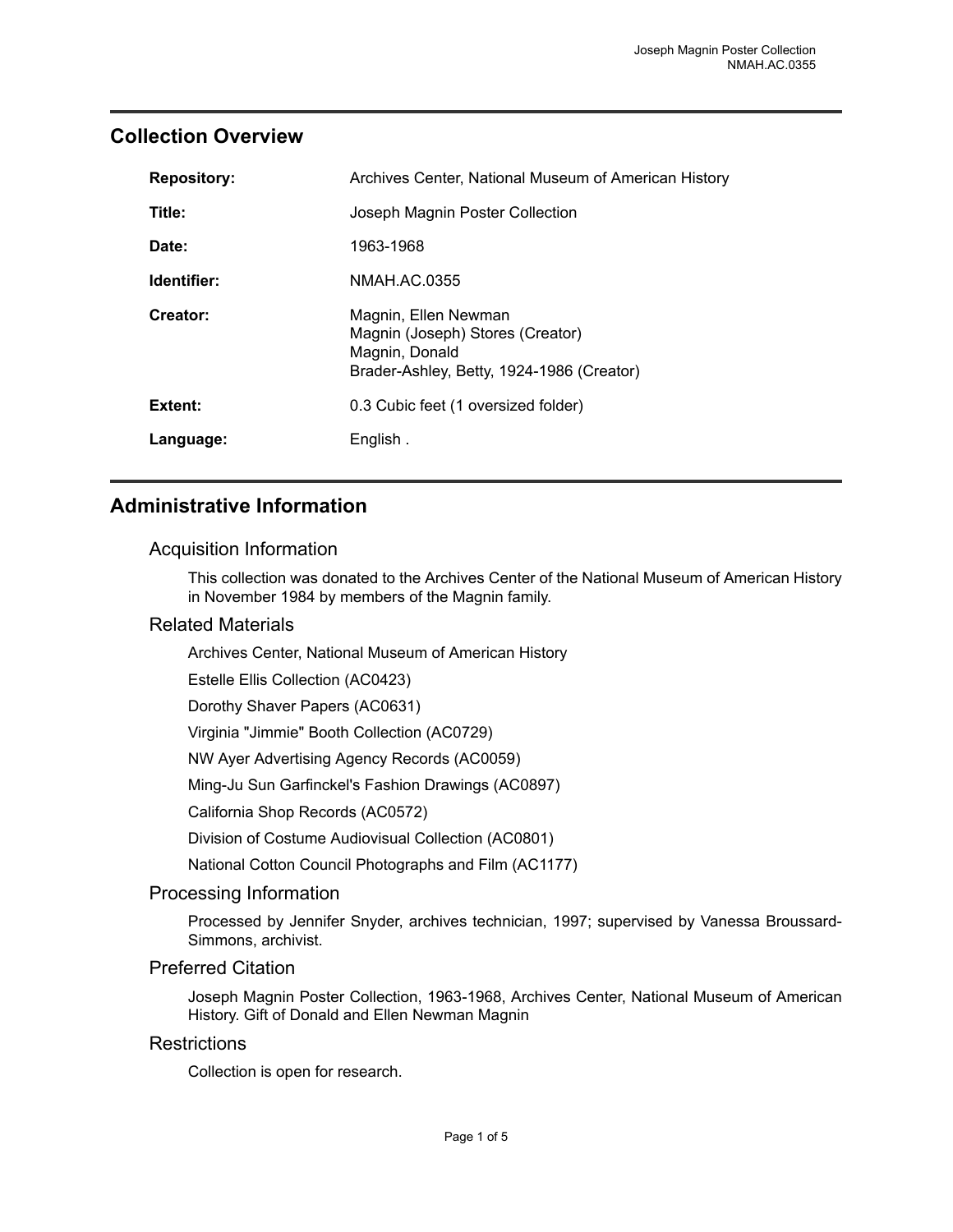#### Conditions Governing Use

Reproduction restricted due to copyright or trademark. Museum received non-exclusive rights.

#### <span id="page-3-0"></span>**Biographical / Historical**

In 1913, Joseph Magnin (son of Isaac Magnin, founder of the I. Magnin stores) founded a department store bearing his name in San Francisco, California. In 1967, the chain reached its peak popularity with over thirtytwo stores. It had become one of the premier luxury department store chains in the country. The Magnin family sold the chain to Amfac Corporation in 1969. In September 1984, bankruptcy closed the remaining twenty-four stores.

During the 1960s, Betty Brader (born 1923) became one of the chief illustrators of Joseph Magnin posters; this collection is comprised primarily of her work. She also worked for Neiman-Marcus, Saks, Franklin Simon, and various advertising agencies. Brader won numerous awards throughout her career for her innovative illustrations. Her style of fashion illustration is copied widely today by fashion illustrators. The posters she produced for Joseph Magnin were highly acclaimed in the San Francisco Bay Area. Brader died in 1986 after a long illness.

#### <span id="page-3-1"></span>**Scope and Contents**

Collection primarily consists of 103 color and black and white illustrations advertising merchandise for the store. There are also illustrations promoting the staff and store events. In addition, store decorations are also included among the materials. Collection is arranged in three series: Series 1, Merchandise, 1963-1968; Series 2, Fashion Perspectives, 1967; and Series 3, Events and Holidays,1963-1968.,

#### <span id="page-3-2"></span>**Arrangement**

The collection is arranged in three series.

Series 1, Merchandise, 1963-1968

Series 2, Fashion Perspectives, 1967

Series 3, Events, circa 1963-1968

#### <span id="page-3-3"></span>Names and Subject Terms

This collection is indexed in the online catalog of the Smithsonian Institution under the following terms:

Subjects:

Costume design Fashion merchandising advertising

Types of Materials:

**Posters**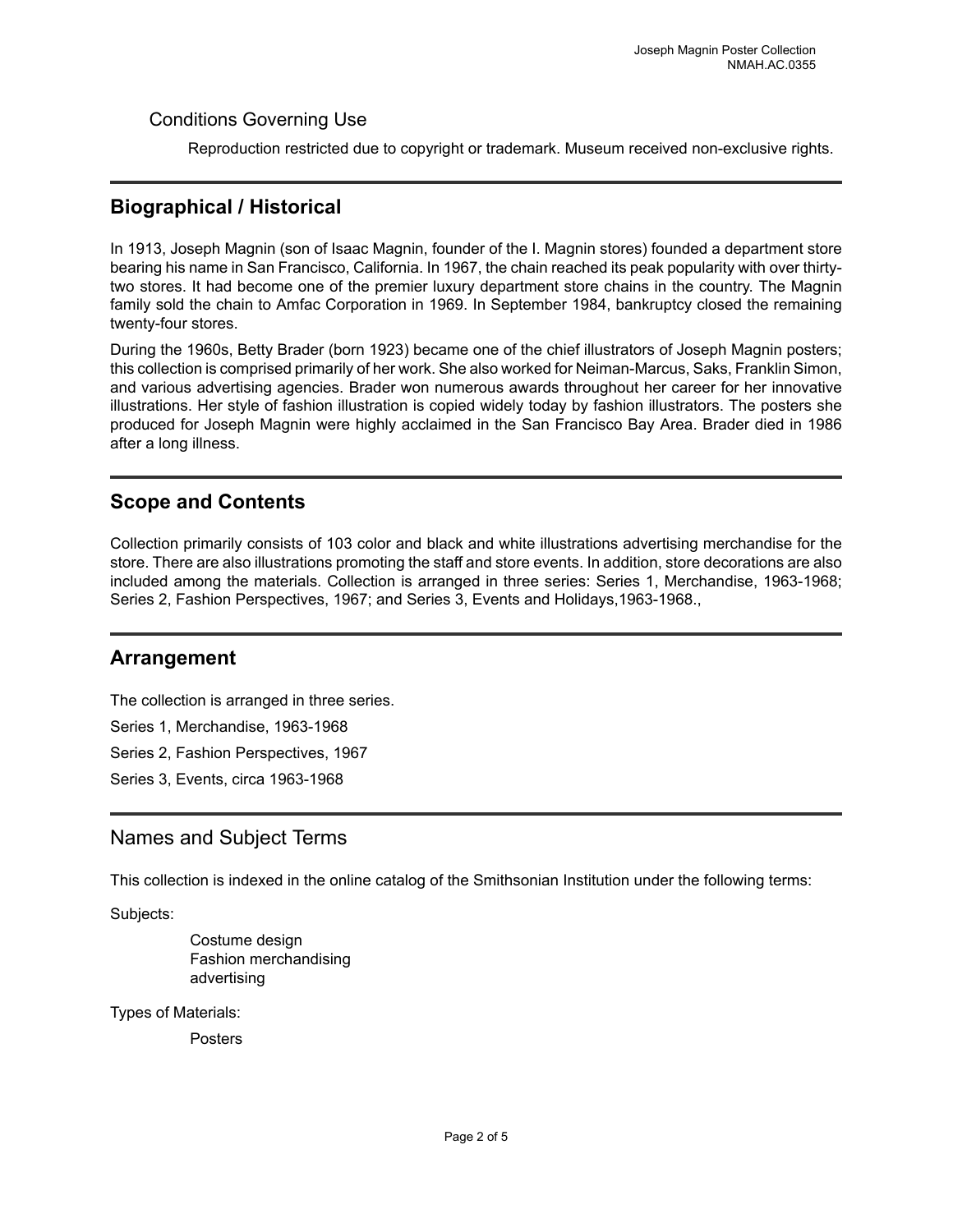## <span id="page-4-0"></span>**Container Listing**

#### <span id="page-4-1"></span>Series 1: Merchandise, 1963-1968

Scope and Contents: Consist of illustrations for store merchandise including dresses, evening gowns, pants, blouses, business suits, casual outfits, raincoats, wool coats, jackets, fur coats, stoles, lingerie, sleepwear, loungewear, shoes, hats, jewelry, cosmetics, sunscreen, and moisturizers. The materials are arranged by type of product.

| Box 1, Folder 1 | Clothing<br>Image(s): Fashion                                                        |
|-----------------|--------------------------------------------------------------------------------------|
| Box 1, Folder 2 | Outerwear                                                                            |
| Box 1, Folder 3 | Lingerie, sleepwear, and loungewear<br>Image(s): Lingerie, Sleepwear, and Loungewear |
| Box 1, Folder 4 | Accessories<br>Image(s): Accessories: Shoes, Hats, Jewelry                           |
| Box 1, Folder 6 | Cosmetics                                                                            |

*Return to Table of [Contents](#page-1-0)*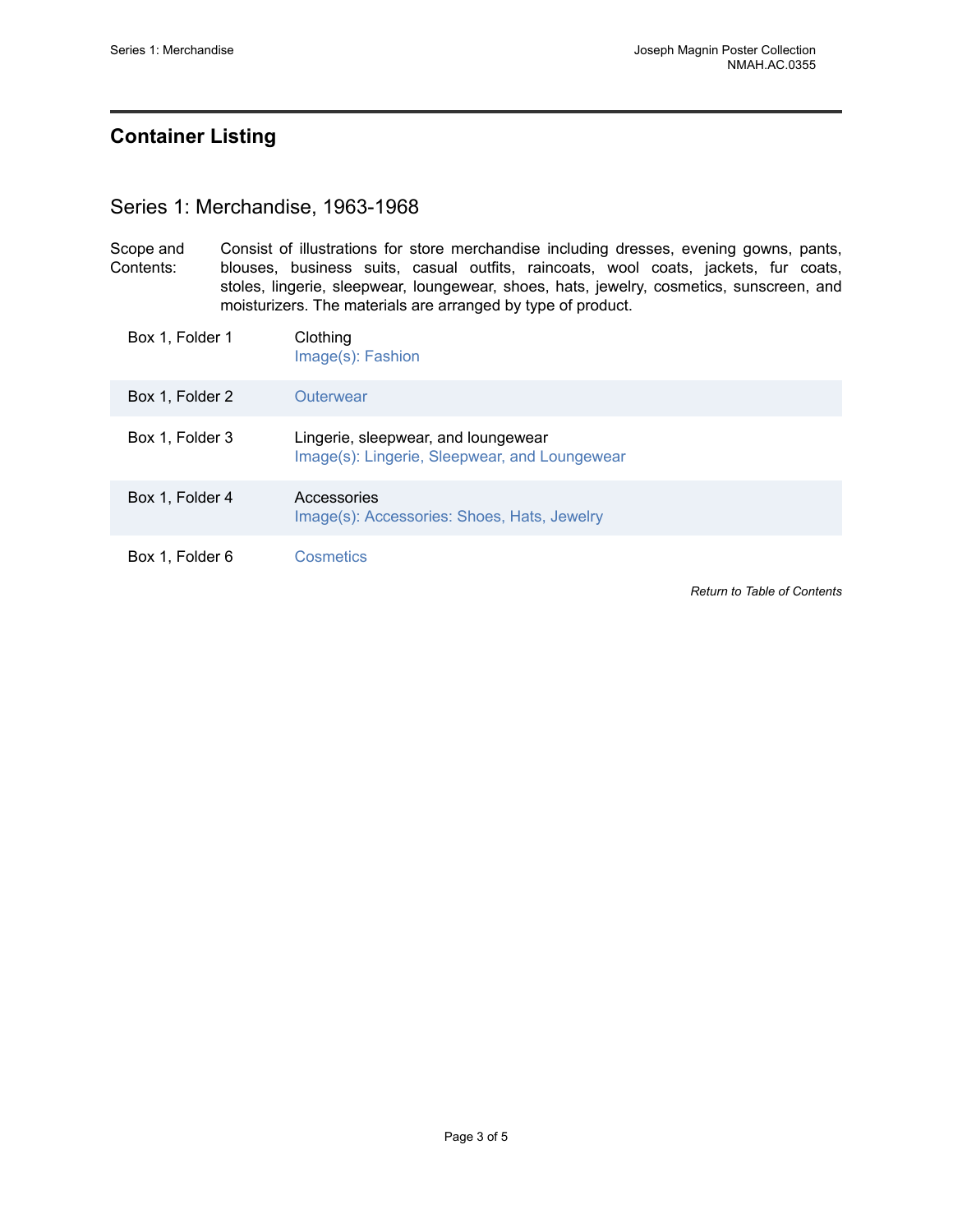## <span id="page-5-0"></span>Series 2: Fashion Perspectives, 1967

Scope and Contents: Comprise of illustrations featuring a buyer for a specific department for the Joseph Magnin department stores. In addition, there is information relating to each staff member on the illustration. The materials are arranged alphabetically by the person's last name.

Box 1, Folder 5 Illustrations [Image\(s\): "Fashion Perspectives"](https://edan.si.edu/slideshow/slideshowViewer.htm?eadrefid=NMAH.AC.0355_ref25)

*Return to Table of [Contents](#page-1-0)*